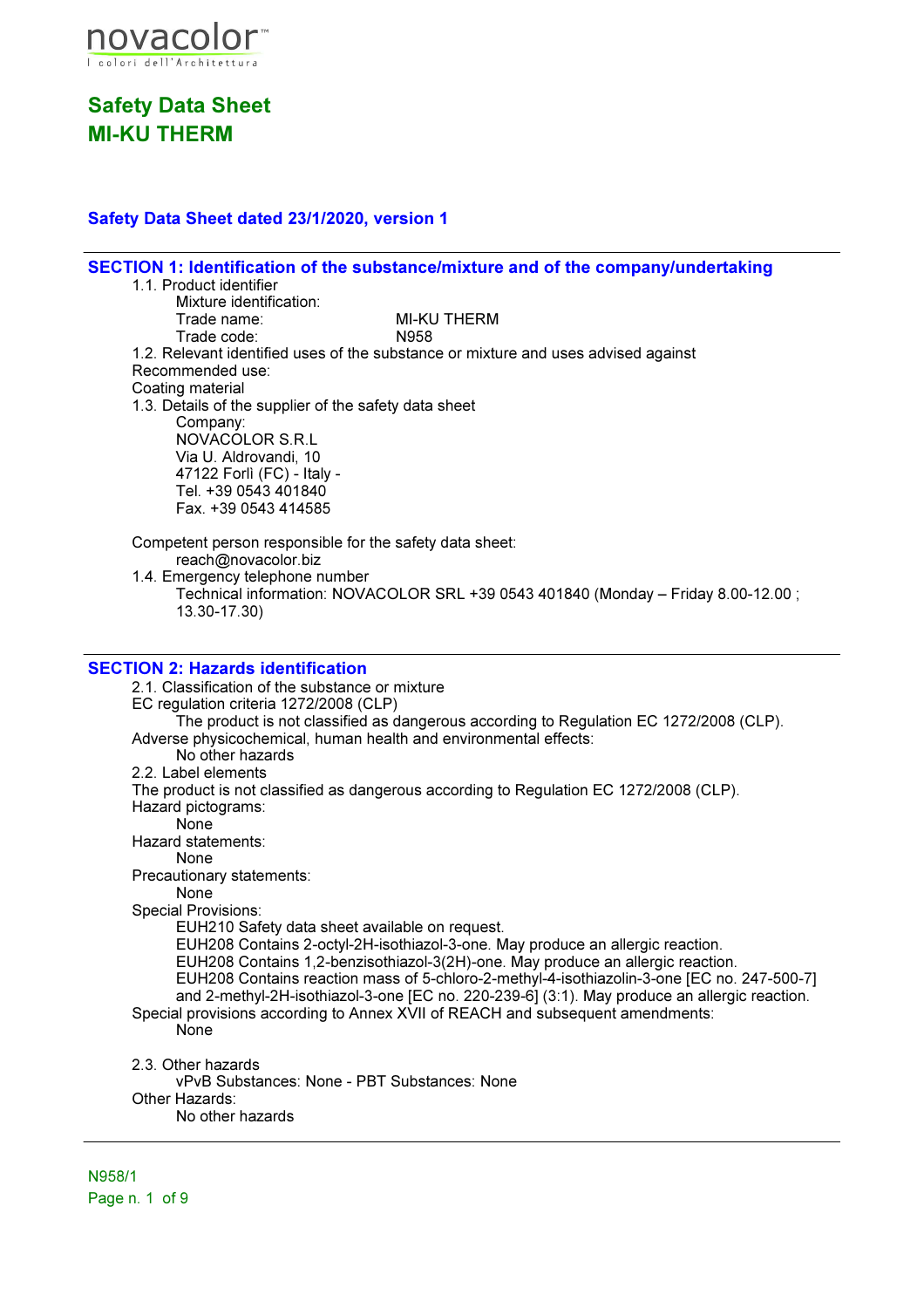

## SECTION 3: Composition/information on ingredients

- 3.1. Substances
	- N.A.
- 3.2. Mixtures

Hazardous components within the meaning of the CLP regulation and related classification:

| Qty                                    | <b>Name</b>                                                                                                                                                | <b>Ident. Number</b>            |                         | <b>Classification</b>                                                                                                                                                                                                                                                                                                                  |
|----------------------------------------|------------------------------------------------------------------------------------------------------------------------------------------------------------|---------------------------------|-------------------------|----------------------------------------------------------------------------------------------------------------------------------------------------------------------------------------------------------------------------------------------------------------------------------------------------------------------------------------|
| - < 0.05%  one                         | $>= 0.01\%$ 2-octyl-2H-isothiazol-3-                                                                                                                       | Index<br>number:<br>CAS:<br>EC: | 26530-20-1<br>247-761-7 | 613-112-00-5 ♦ 3.1/3/Inhal Acute Tox. 3 H331<br>→ 3.2/1B Skin Corr. 1B H314<br>→ 3.3/1 Eye Dam. 1 H318<br>$\Diamond$ 3.4.2/1A Skin Sens. 1A H317<br>$\circledast$ 4.1/A1 Aquatic Acute 1 H400<br>$M = 10.$<br>♦4.1/C1 Aquatic Chronic 1 H410<br>$M = 1$<br>→ 3.1/3/Dermal Acute Tox. 3 H311<br>$\Diamond$ 3.1/4/Oral Acute Tox. 4 H302 |
|                                        | $>= 0.01\%$   1,2-benzisothiazol-<br>- < 0.05% 3(2H)-one                                                                                                   | Index<br>number:<br>CAS:<br>EC: | 2634-33-5<br>220-120-9  | 613-088-00-6 $\otimes$ 3.1/2/Inhal Acute Tox. 2 H330<br><b>13.2/2 Skin Irrit. 2 H315</b><br>→ 3.3/1 Eye Dam. 1 H318<br>$\Diamond$ 3.4.2/1 Skin Sens. 1 H317<br><b>♦ 3.1/4/Oral Acute Tox. 4 H302</b><br>♦4.1/A1 Aquatic Acute 1 H400<br>$M = 1$ .<br>♦4.1/C2 Aquatic Chronic 2 H411<br>$M=1$ .                                         |
| $= 0$ .<br>00015%<br>$- < 0.$<br>0015% | reaction mass of 5-<br>chloro-2-methyl-4-<br>isothiazolin-3-one [EC<br>no. 247-500-7] and 2-<br>methyl-2H-isothiazol-3-<br>one [EC no. 220-239-6]<br>(3:1) | Index<br>number:<br>CAS:<br>EC: | 55965-84-9<br>611-341-5 | 613-167-00-5 $\otimes$ 3.2/1B Skin Corr. 1B H314<br>$\Diamond$ 3.4.2/1A Skin Sens. 1A H317<br>$*$ 4.1/A1 Aquatic Acute 1 H400<br>$M = 100.$<br><b>♦4.1/C1 Aquatic Chronic 1 H410</b><br>$M = 10.$<br>→ 3.1/3/Oral Acute Tox. 3 H301<br>→ 3.1/3/Dermal Acute Tox. 3 H311<br>→ 3.1/1/Inhal Acute Tox. 1 H330                             |

### SECTION 4: First aid measures

4.1. Description of first aid measures

In case of skin contact:

Wash with plenty of water and soap.

In case of eyes contact:

In case of contact with eyes, rinse immediately with plenty of water and seek medical advice. In case of Ingestion:

Do not under any circumstances induce vomiting. OBTAIN A MEDICAL EXAMINATION IMMEDIATELY.

In case of Inhalation:

Remove casualty to fresh air and keep warm and at rest.

- 4.2. Most important symptoms and effects, both acute and delayed None
- 4.3. Indication of any immediate medical attention and special treatment needed Treatment:
	- None

N958/1

Page n. 2 of 9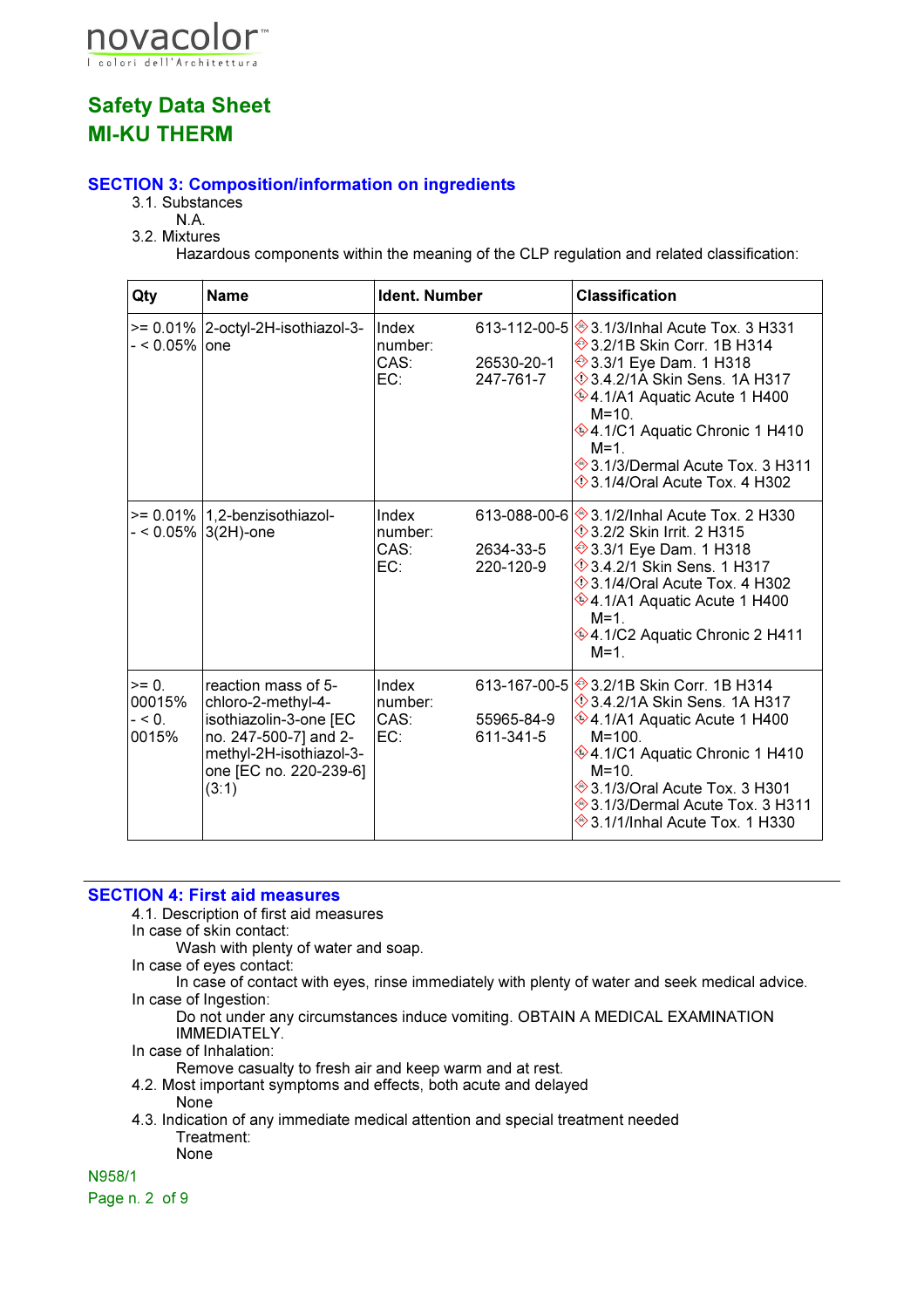

### SECTION 5: Firefighting measures

5.1. Extinguishing media

Suitable extinguishing media: Water. Carbon dioxide (CO2). Extinguishing media which must not be used for safety reasons: None in particular.

- 5.2. Special hazards arising from the substance or mixture Do not inhale explosion and combustion gases. Burning produces heavy smoke.
- 5.3. Advice for firefighters Use suitable breathing apparatus . Collect contaminated fire extinguishing water separately. This must not be discharged into drains. Move undamaged containers from immediate hazard area if it can be done safely.

### SECTION 6: Accidental release measures

- 6.1. Personal precautions, protective equipment and emergency procedures Wear personal protection equipment. Remove persons to safety. See protective measures under point 7 and 8. 6.2. Environmental precautions
	- Do not allow to enter into soil/subsoil. Do not allow to enter into surface water or drains. Retain contaminated washing water and dispose it. In case of gas escape or of entry into waterways, soil or drains, inform the responsible authorities.
- Suitable material for taking up: absorbing material, organic, sand

6.3. Methods and material for containment and cleaning up

- Wash with plenty of water.
- 6.4. Reference to other sections See also section 8 and 13

## SECTION 7: Handling and storage

- 7.1. Precautions for safe handling Avoid contact with skin and eyes, inhalation of vapours and mists. See also section 8 for recommended protective equipment. Advice on general occupational hygiene: Do not eat or drink while working.
- 7.2. Conditions for safe storage, including any incompatibilities Keep away from food, drink and feed. Incompatible materials: None in particular. Instructions as regards storage premises: Adequately ventilated premises. 7.3. Specific end use(s)
	- None in particular

### SECTION 8: Exposure controls/personal protection

8.1. Control parameters No occupational exposure limit available DNEL Exposure Limit Values N.A. PNEC Exposure Limit Values N.A. 8.2. Exposure controls

N958/1 Page n. 3 of 9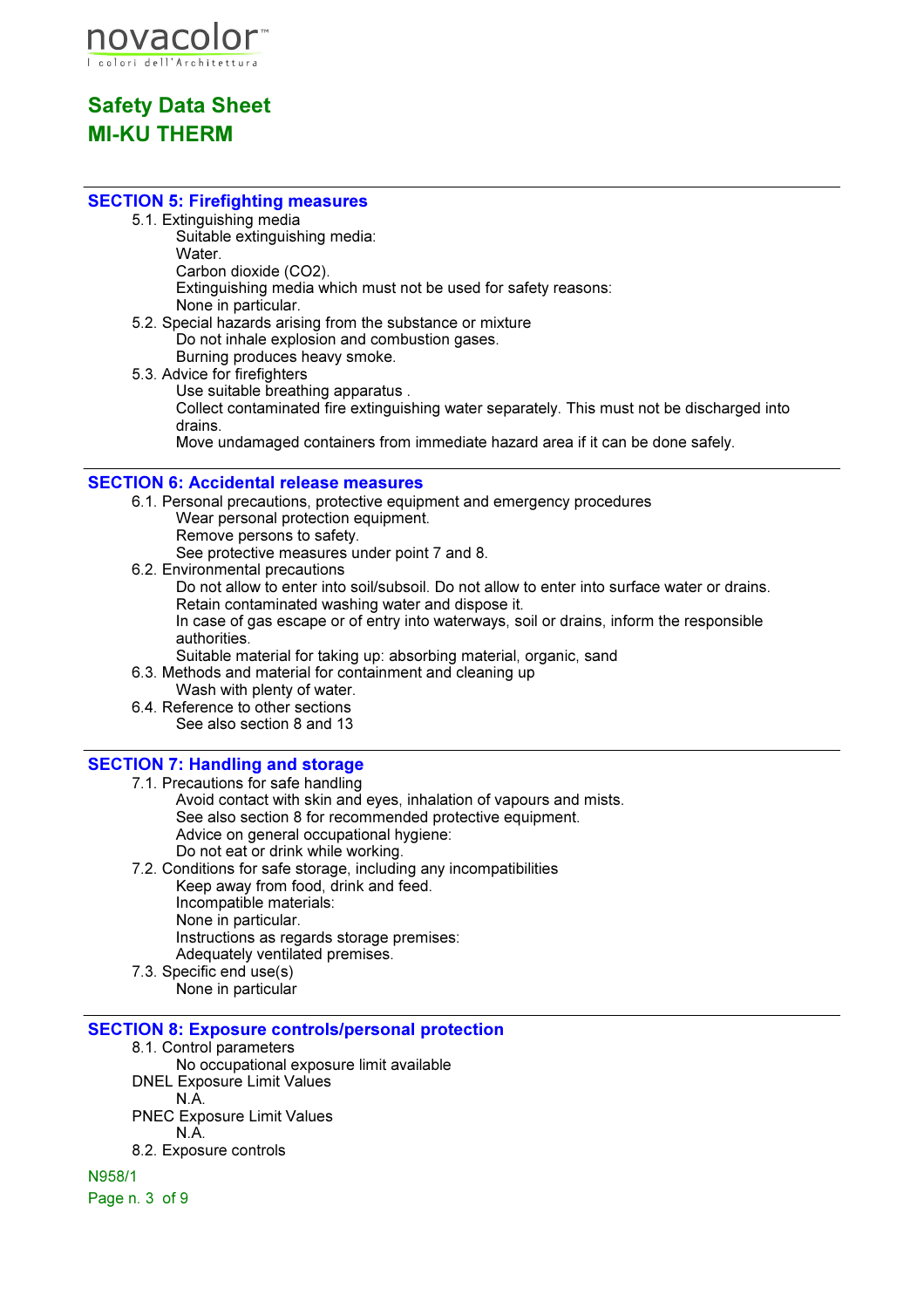

Eye protection: Not needed for normal use. Anyway, operate according good working practices. Protection for skin: No special precaution must be adopted for normal use. Protection for hands: Not needed for normal use. Respiratory protection: Not needed for normal use. Thermal Hazards: None Environmental exposure controls: None Appropriate engineering controls: None

# **SECTION 9: Physical and chemical properties**<br>9.1. Information on basic physical and chemical

| 9.1. Information on basic physical and chemical properties |                |      |      |
|------------------------------------------------------------|----------------|------|------|
| Appearance:                                                | liquid         |      |      |
| Colour:                                                    | various        |      |      |
| Odour:                                                     | characteristic |      |      |
| Odour threshold:                                           | N.A.           |      |      |
| pH:                                                        | 9              |      |      |
| Melting point / freezing point:                            | N.A.           |      |      |
| Initial boiling point and boiling range:                   |                | N.A. |      |
| Solid/gas flammability:                                    | N.A.           |      |      |
| Upper/lower flammability or explosive limits:              |                |      | N.A. |
| Vapour density:                                            | N.A.           |      |      |
| Flash point:                                               | N.A.           |      |      |
| Evaporation rate:                                          | N.A.           |      |      |
| Vapour pressure:                                           | N.A.           |      |      |
| Relative density:                                          | $0.71$ kg/l    |      |      |
| Solubility in oil:                                         | N.A.           |      |      |
| Partition coefficient (n-octanol/water):                   |                | N.A. |      |
| Auto-ignition temperature:                                 | N.A.           |      |      |
| Decomposition temperature:                                 | N.A.           |      |      |
| Viscosity:                                                 | N.A.           |      |      |
| Explosive properties:                                      | N.A.           |      |      |
| Oxidizing properties:                                      | N.A.           |      |      |
| 9.2. Other information                                     |                |      |      |
| Miscibility:                                               | N.A.           |      |      |
| Fat Solubility:                                            | <b>N.A.</b>    |      |      |
| Conductivity:                                              | N.A.           |      |      |
| Substance Groups relevant properties                       |                | N.A. |      |

### SECTION 10: Stability and reactivity

- 10.1. Reactivity
	- Stable under normal conditions
- 10.2. Chemical stability
	- Stable under normal conditions
- 10.3. Possibility of hazardous reactions None
- 10.4. Conditions to avoid Stable under normal conditions.
- 10.5. Incompatible materials
	- None in particular.
- 10.6. Hazardous decomposition products None.

N958/1

Page n. 4 of 9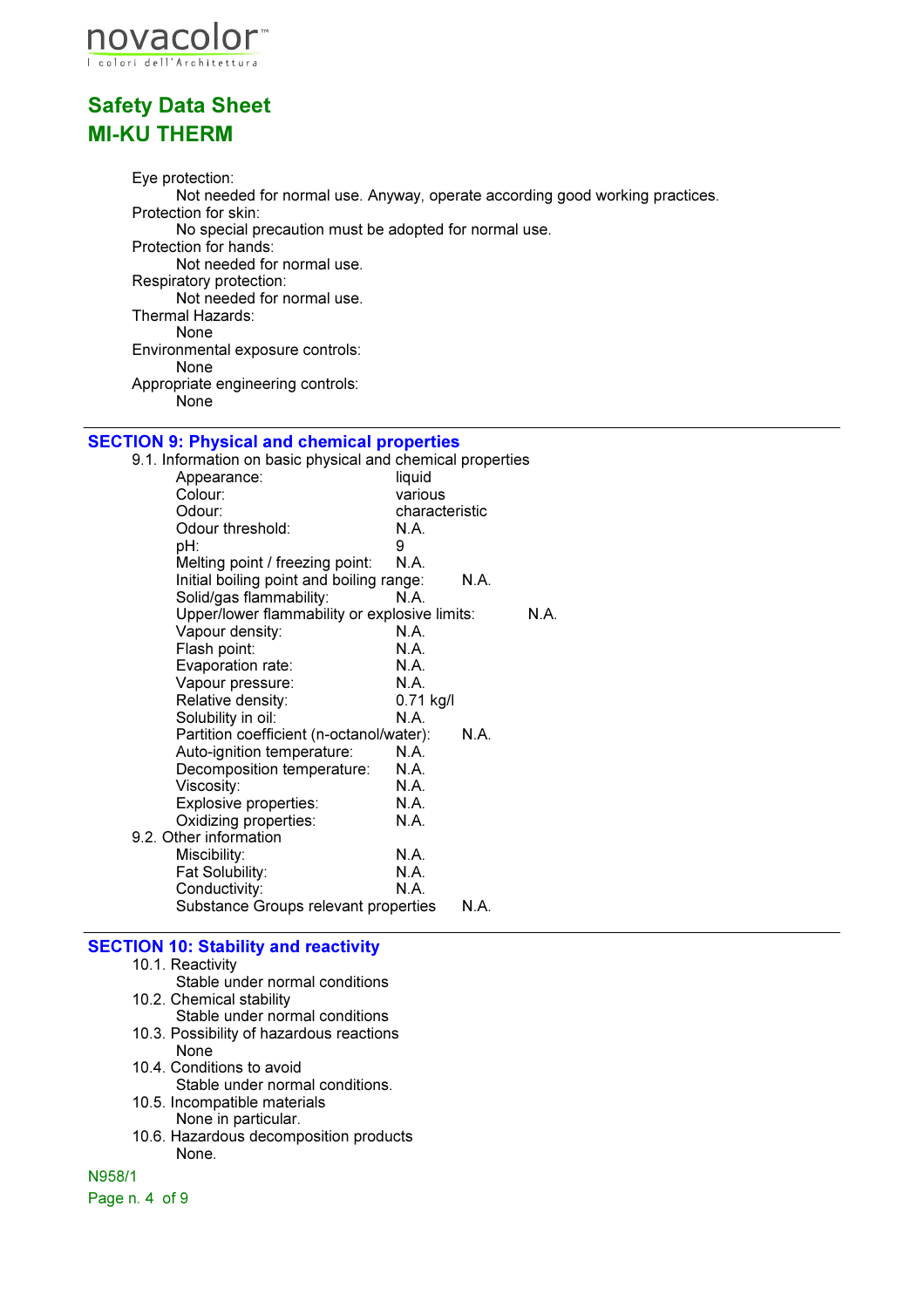

| <b>SECTION 11: Toxicological information</b>                                 |
|------------------------------------------------------------------------------|
| 11.1. Information on toxicological effects                                   |
| Toxicological information of the product:                                    |
| <b>MI-KU THERM</b>                                                           |
| a) acute toxicity                                                            |
| Not classified                                                               |
| No data available for the product                                            |
| b) skin corrosion/irritation                                                 |
| Not classified                                                               |
| No data available for the product                                            |
| c) serious eye damage/irritation                                             |
| Not classified                                                               |
| No data available for the product                                            |
| d) respiratory or skin sensitisation                                         |
| Not classified                                                               |
| No data available for the product                                            |
| e) germ cell mutagenicity                                                    |
| Not classified                                                               |
| No data available for the product                                            |
| f) carcinogenicity<br>Not classified                                         |
| No data available for the product                                            |
| g) reproductive toxicity                                                     |
| Not classified                                                               |
| No data available for the product                                            |
| h) STOT-single exposure                                                      |
| Not classified                                                               |
| No data available for the product                                            |
| i) STOT-repeated exposure                                                    |
| Not classified                                                               |
| No data available for the product                                            |
| j) aspiration hazard                                                         |
| Not classified                                                               |
| No data available for the product                                            |
| Toxicological information of the main substances found in the product:       |
| N.A                                                                          |
| <b>SECTION 12: Ecological information</b>                                    |
| 12.1. Toxicity                                                               |
| Adont good working practices, so that the product is not released into the e |

Adopt good working practices, so that the product is not released into the environment. MI-KU THERM

Not classified for environmental hazards

No data available for the product

2-octyl-2H-isothiazol-3-one - CAS: 26530-20-1

a) Aquatic acute toxicity:

Endpoint: EC50 - Species: Daphnia 0.42 mg/l - Duration h: 48 - Notes: OECD 202 Endpoint: EC50 - Species: Algae 0.084 mg/l - Duration h: 72 - Notes: Scenedesmus subspicatus - OECD 201 Endpoint: LC50 - Species: Fish 0.036 mg/l - Duration h: 96 - Notes: Oncorhynchus mykiss - OECD 203

Endpoint: NOEC - Species: Daphnia 0.002 mg/l - Notes: 21d - OECD 211

Endpoint: NOEC - Species: Fish 0.022 mg/l - Notes: 28d Oncorhynchus mykiss - OECD 210

Endpoint: NOEC - Species: Algae 0.004 mg/l - Notes: 72d - OECD 201 1,2-benzisothiazol-3(2H)-one - CAS: 2634-33-5

a) Aquatic acute toxicity:

N958/1

Page n. 5 of 9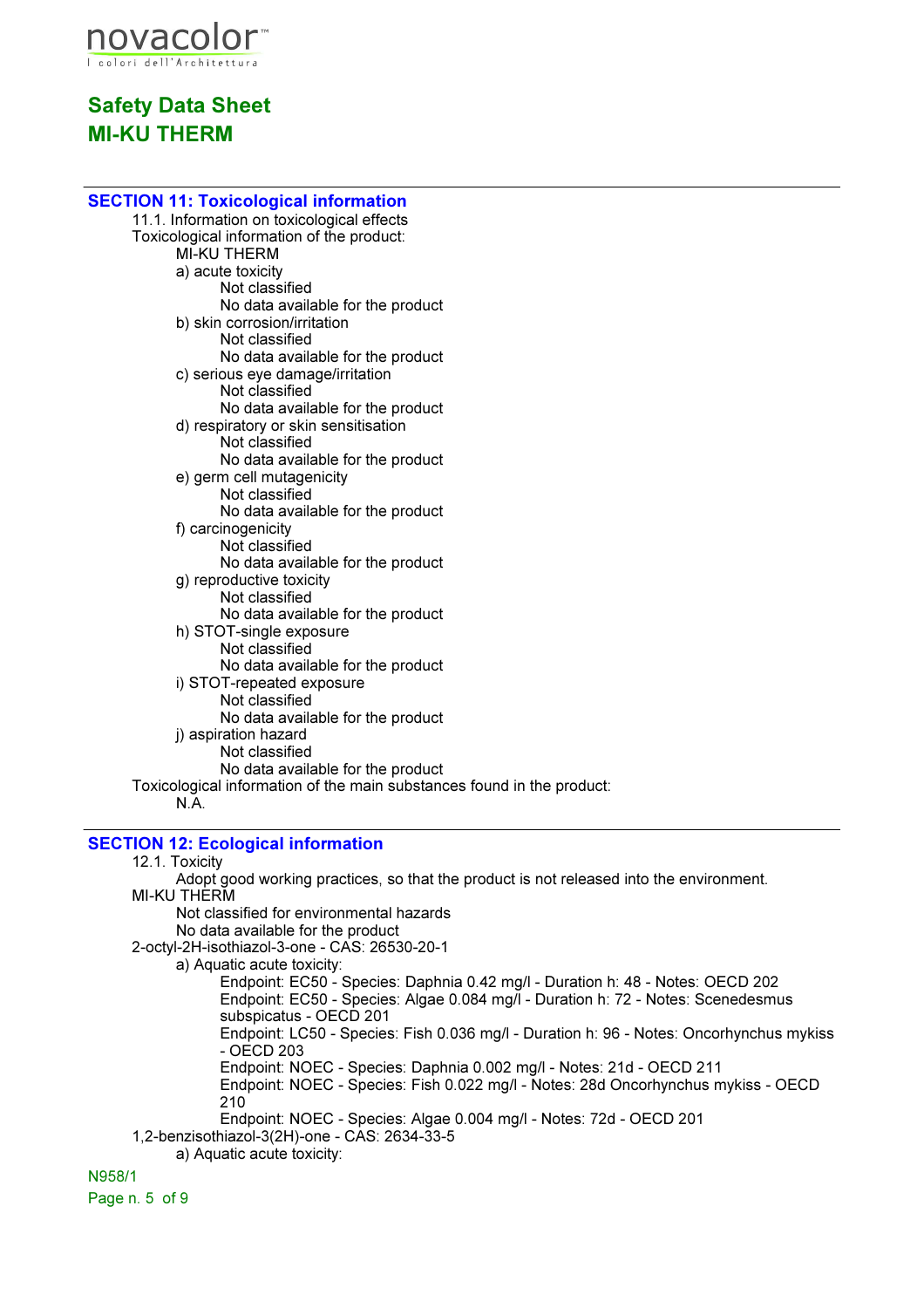

Endpoint: IC50 - Species: Algae 0.04 mg/l - Duration h: 72 - Notes: (Selenastrum capricornutum) (OECD 201) Endpoint: EC50 - Species: Algae 0.11 mg/l - Duration h: 72 - Notes: (Selenastrum capricornutum) (OECD 201) S2238 Endpoint: EC50 - Species: Daphnia 3.27 mg/l - Duration h: 48 - Notes: (OECD 202) S 2240 Endpoint: LC50 - Species: Fish 1.6 mg/l - Duration h: 96 - Notes: (Oncorhynchus mykiss) (OECD 203) S 2746 Endpoint: NOEC - Species: Daphnia 1.2 mg/l - Notes: 21 d (OECD 211) S 803 Endpoint: NOEC - Species: Fish 0.21 mg/l - Notes: 28 d (OECD 215) S 805 reaction mass of 5-chloro-2-methyl-4-isothiazolin-3-one [EC no. 247-500-7] and 2-methyl-2H-isothiazol-3-one [EC no. 220-239-6] (3:1) - CAS: 55965-84-9 a) Aquatic acute toxicity: Endpoint: EC50 - Species: Daphnia 0.1 mg/l - Duration h: 48 - Notes: daphnia magna Endpoint: EC50 - Species: Algae 0.048 mg/l - Duration h: 72 - Notes: pseudokirchneriella subcapitata Endpoint: EC50 - Species: Fish 0.22 mg/l - Duration h: 96 - Notes: oncorhynchus mykiss Endpoint: NOEC - Species: Algae 0.00064 mg/l - Duration h: 48 - Notes: skeletonema costatum Endpoint: NOEC - Species: Daphnia 0.004 mg/l - Duration h: 504 - Notes: daphnia magna Endpoint: NOEC - Species: Fish 0.098 mg/l - Duration h: 672 - Notes: oncorhynchus mykiss Endpoint: NOEC - Species: Algae 0.0012 mg/l - Duration h: 72 - Notes: pseudokirchneriella subcapitata 12.2. Persistence and degradability N.A. 12.3. Bioaccumulative potential N.A. 12.4. Mobility in soil N.A. 12.5. Results of PBT and vPvB assessment

- vPvB Substances: None PBT Substances: None
- 12.6. Other adverse effects None

### SECTION 13: Disposal considerations

13.1. Waste treatment methods

Recover if possible. In so doing, comply with the local and national regulations currently in force.

## SECTION 14: Transport information

14.1. UN number

The product is not dangerous under current provisions of the Code of International Carriage of Dangerous Goods by Road (ADR) and by Rail (RID), of the International Maritime Dangerous Goods Code (IMDG), and of the International Air Transport Association (IATA) regulations.

14.2. UN proper shipping name

N.A.

- 14.3. Transport hazard class(es)
- N.A.
- 14.4. Packing group N.A.
- 14.5. Environmental hazards

N.A.

14.6. Special precautions for user limited quantity:

N.A.

14.7. Transport in bulk according to Annex II of Marpol and the IBC Code N.A.

N958/1

Page n. 6 of 9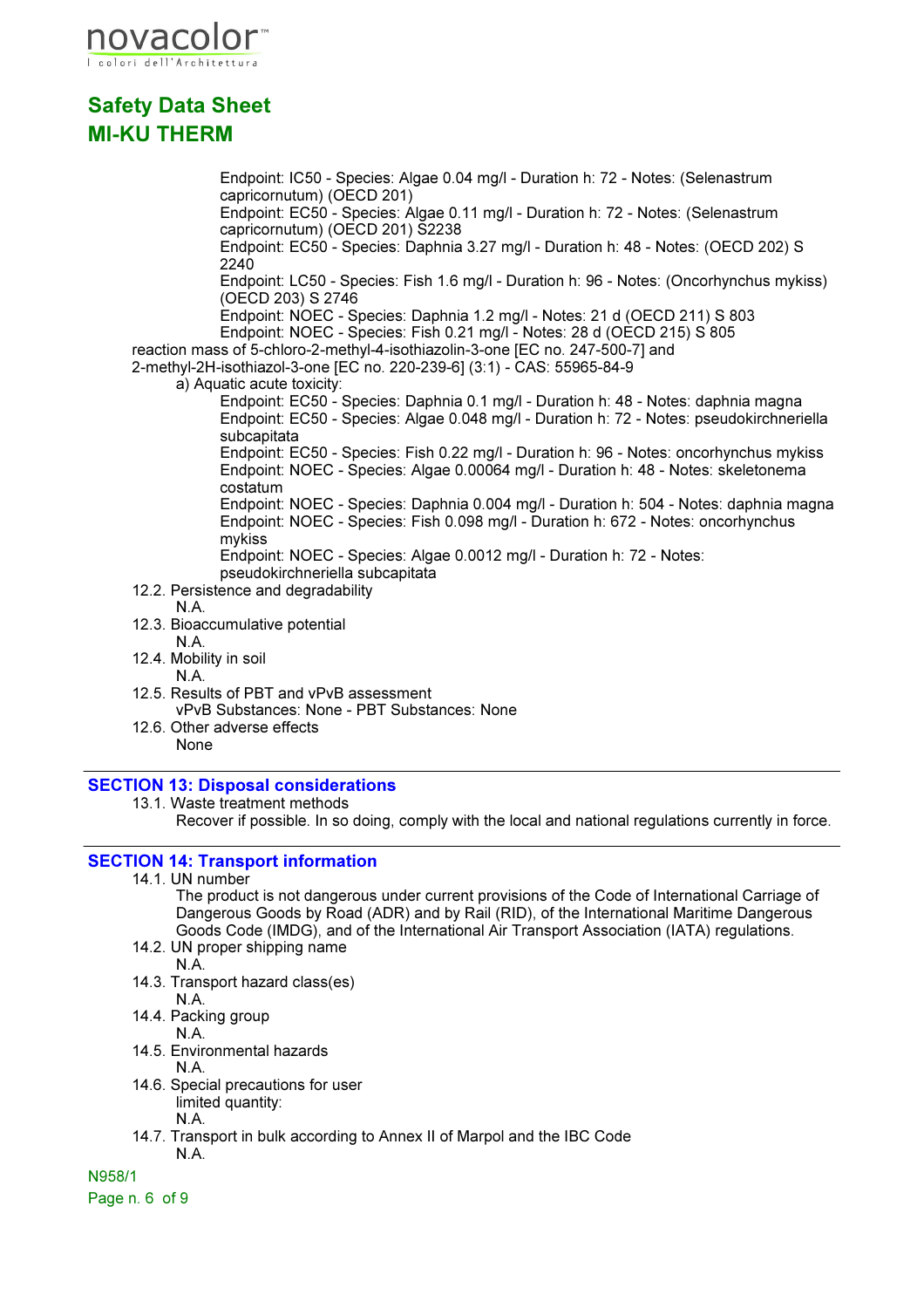

### SECTION 15: Regulatory information

15.1. Safety, health and environmental regulations/legislation specific for the substance or mixture Dir. 98/24/EC (Risks related to chemical agents at work) Dir. 2000/39/EC (Occupational exposure limit values) Regulation (EC) n. 1907/2006 (REACH) Regulation (EC) n. 1272/2008 (CLP) Regulation (EC) n. 790/2009 (ATP 1 CLP) and (EU) n. 758/2013 Regulation (EU) 2015/830 Regulation (EU) n. 286/2011 (ATP 2 CLP) Regulation (EU) n. 618/2012 (ATP 3 CLP) Regulation (EU) n. 487/2013 (ATP 4 CLP) Regulation (EU) n. 944/2013 (ATP 5 CLP) Regulation (EU) n. 605/2014 (ATP 6 CLP) Regulation (EU) n. 2015/1221 (ATP 7 CLP) Regulation (EU) n. 2016/918 (ATP 8 CLP) Regulation (EU) n. 2016/1179 (ATP 9 CLP) Regulation (EU) n. 2017/776 (ATP 10 CLP) Regulation (EU) n. 2018/699 (ATP 11 CLP) Restrictions related to the product or the substances contained according to Annex XVII Regulation (EC) 1907/2006 (REACH) and subsequent modifications: Restrictions related to the product: No restriction. Restrictions related to the substances contained: No restriction. Where applicable, refer to the following regulatory provisions : Directive 2012/18/EU (Seveso III) Regulation (EC) nr 648/2004 (detergents). Dir. 2004/42/EC (VOC directive) Provisions related to directive EU 2012/18 (Seveso III): Seveso III category according to Annex 1, part 1 None

15.2. Chemical safety assessment No Chemical Safety Assessment has been carried out for the mixture.

### SECTION 16: Other information

Full text of phrases referred to in Section 3:

H331 Toxic if inhaled.

- H314 Causes severe skin burns and eye damage.
- H318 Causes serious eye damage.

H317 May cause an allergic skin reaction.

H400 Very toxic to aquatic life.

H410 Very toxic to aquatic life with long lasting effects.

- H311 Toxic in contact with skin.
- H302 Harmful if swallowed.
- H330 Fatal if inhaled.
- H315 Causes skin irritation.
- H411 Toxic to aquatic life with long lasting effects.
- H301 Toxic if swallowed.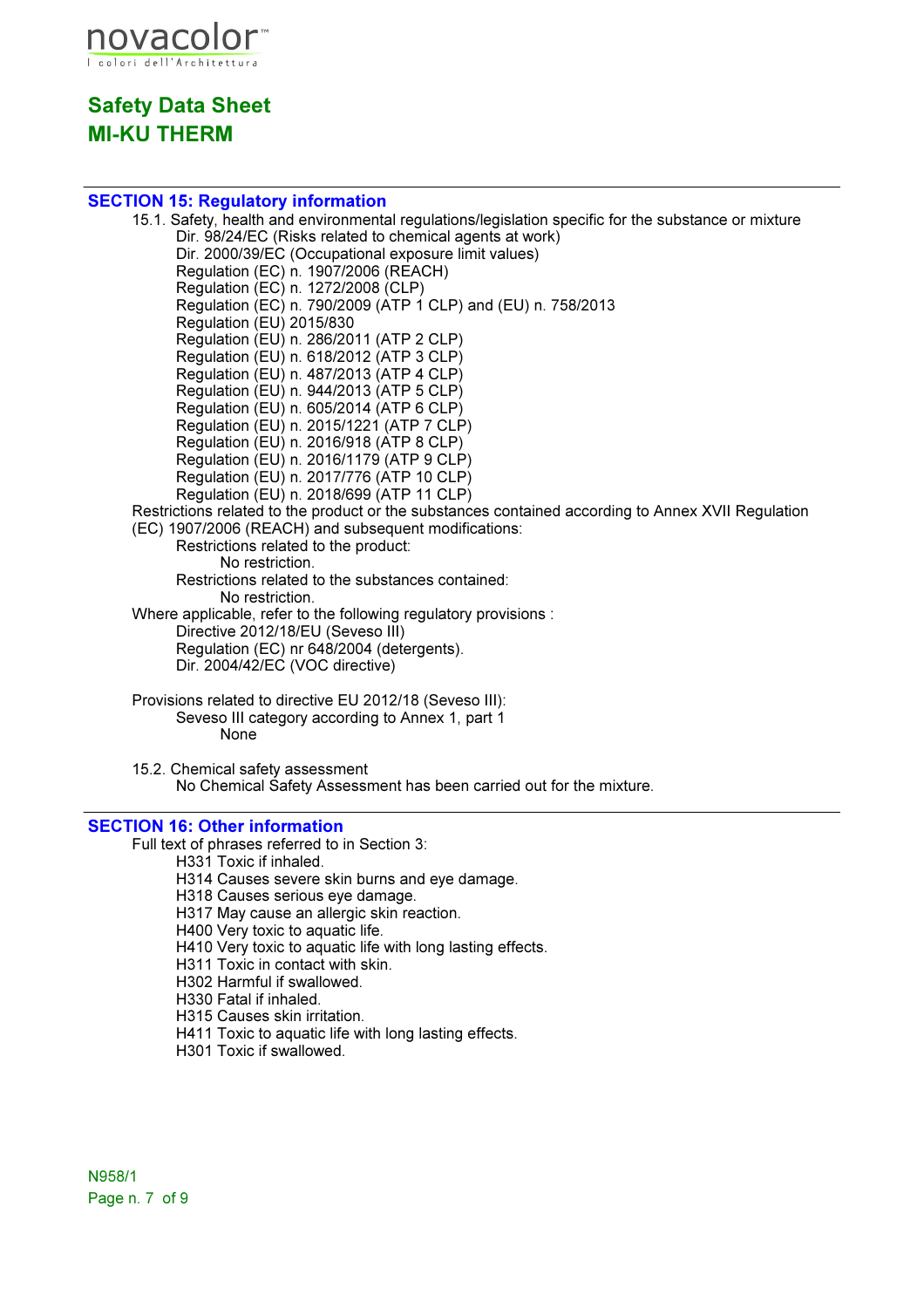

| <b>Hazard class and</b><br>hazard category | Code           | <b>Description</b>                             |
|--------------------------------------------|----------------|------------------------------------------------|
| Acute Tox. 1                               | 3.1/1/Inhal    | Acute toxicity (inhalation), Category 1        |
| Acute Tox, 2                               | $3.1/2$ /Inhal | Acute toxicity (inhalation), Category 2        |
| Acute Tox. 3                               | 3.1/3/Dermal   | Acute toxicity (dermal), Category 3            |
| Acute Tox, 3                               | 3.1/3/Inhal    | Acute toxicity (inhalation), Category 3        |
| Acute Tox. 3                               | 3.1/3/Oral     | Acute toxicity (oral), Category 3              |
| Acute Tox. 4                               | $3.1/4$ /Oral  | Acute toxicity (oral), Category 4              |
| Skin Corr. 1B                              | 3.2/1B         | Skin corrosion, Category 1B                    |
| Skin Irrit. 2                              | 3.2/2          | Skin irritation, Category 2                    |
| Eye Dam. 1                                 | 3.3/1          | Serious eye damage, Category 1                 |
| Skin Sens. 1                               | 3.4.2/1        | Skin Sensitisation, Category 1                 |
| Skin Sens, 1A                              | 3.4.2/1A       | Skin Sensitisation, Category 1A                |
| Aquatic Acute 1                            | 4.1/A1         | Acute aquatic hazard, category 1               |
| <b>Aquatic Chronic 1</b>                   | 4.1/C1         | Chronic (long term) aquatic hazard, category 1 |
| Aquatic Chronic 2                          | 4.1/C2         | Chronic (long term) aquatic hazard, category 2 |

This document was prepared by a competent person who has received appropriate training. Main bibliographic sources:

ECDIN - Environmental Chemicals Data and Information Network - Joint Research Centre, Commission of the European Communities

SAX's DANGEROUS PROPERTIES OF INDUSTRIAL MATERIALS - Eight Edition - Van Nostrand Reinold

The information contained herein is based on our state of knowledge at the above-specified date. It refers solely to the product indicated and constitutes no guarantee of particular quality. It is the duty of the user to ensure that this information is appropriate and complete with respect to the specific use intended.

This MSDS cancels and replaces any preceding release.

|        | ADR:        | European Agreement concerning the International Carriage of    |
|--------|-------------|----------------------------------------------------------------|
|        |             | Dangerous Goods by Road.                                       |
|        | ATE:        | <b>Acute Toxicity Estimate</b>                                 |
|        | ATEmix:     | Acute toxicity Estimate (Mixtures)                             |
|        | CAS:        | Chemical Abstracts Service (division of the American Chemical  |
|        |             | Society).                                                      |
|        | CLP:        | Classification, Labeling, Packaging.                           |
|        | DNEL:       | Derived No Effect Level.                                       |
|        | EINECS:     | European Inventory of Existing Commercial Chemical Substances. |
|        | GefStoffVO: | Ordinance on Hazardous Substances, Germany.                    |
|        | GHS:        | Globally Harmonized System of Classification and Labeling of   |
|        |             | Chemicals.                                                     |
|        | IATA:       | International Air Transport Association.                       |
|        | IATA-DGR:   | Dangerous Goods Regulation by the "International Air Transport |
| N958/1 |             |                                                                |

Page n. 8 of 9